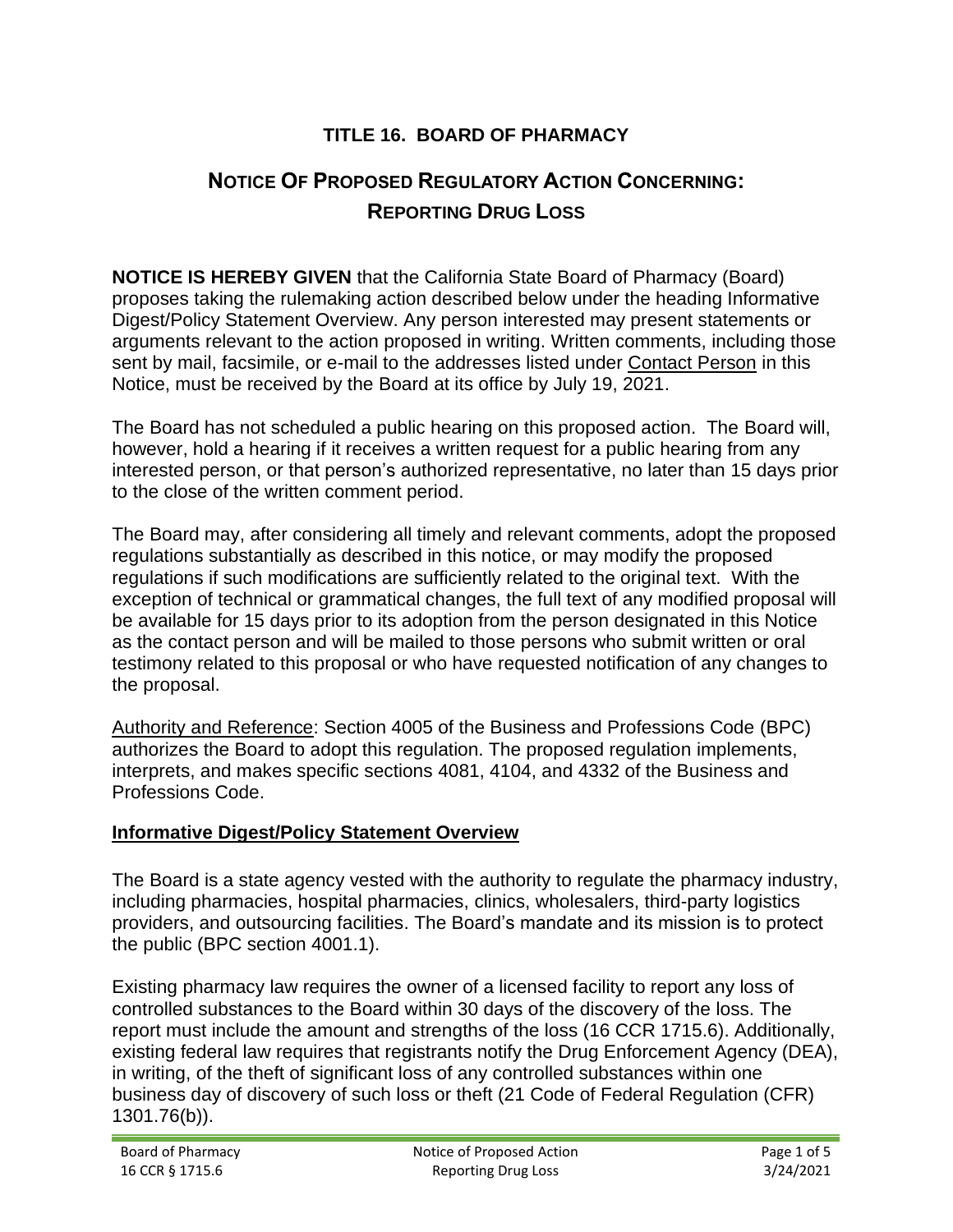As existing state law requires that any loss of controlled substance be reported to the Board, licensed facilities are required to report losses of all sizes, including single dose losses. For example, if one tablet falls on the floor while counting out the tablets to fill a prescription, that tablet must be disposed of and is considered a loss. Therefore, the licensed facility would have to report the loss of one tablet. This creates an administrative burden for both the licensee and the Board to prepare, review, and document the reported loss. This type of minimal loss reporting is not required by the DEA.

This proposal seeks to eliminate this excessive reporting and more closely align the Board's regulation with the federal regulation by providing increased clarity and consistency with respect to the quantities of controlled substance losses that must be reported to the Board. While the DEA requires the reporting of any "significant" loss, the Board determined that establishing a minimum reporting threshold will eliminate the ambiguity of the term "significant" and ensure clarity for the regulated public. The proposal does permit additional reporting of losses the pharmacist-in-charge deems "significant" in their professional judgment.

# **Anticipated Benefits of the Proposed Regulations**

This proposal will increase clarity for the regulated public by establishing a minimum drug loss reporting threshold within regulation. Establishing a minimum threshold will also eliminate the need for single tablet loss reporting, which will reduce some of the administrative burden on licensees with respect to drug loss reporting. As indicated below, the reduction is drug loss reporting will also result in a cost savings to the State by eliminating the review of minor drug loss reports. Additionally, this proposal will more closely align the Board's regulation with the federal drug loss reporting requirement for consistency.

# **Consistency and Compatibility with Existing State Regulations**

While developing these regulations and amendments, the Board conducted a search of similar regulations on this topic and concluded that these regulations are neither inconsistent nor incompatible with existing state regulations. As noted above, these amendments make state law more consistent with federal law.

## **Fiscal Impact and Related Estimates**

Fiscal Impact on Public Agencies Including Costs/Savings to State Agencies or Costs/Savings in Federal Funding to the State: The proposed regulations will reduce the number of licensed facilities reporting a drug loss from approximately 10,000 reports per year to 6,667 per year. According to the Board, an Associate Governmental Program Analyst (AGPA) typically takes five minutes to process each report at a cost of approximately \$3 per report.

As a result, the anticipated decrease of 3,333 reports received and processed by the Board each year is anticipated to result in cost savings of approximately \$10,000 per year.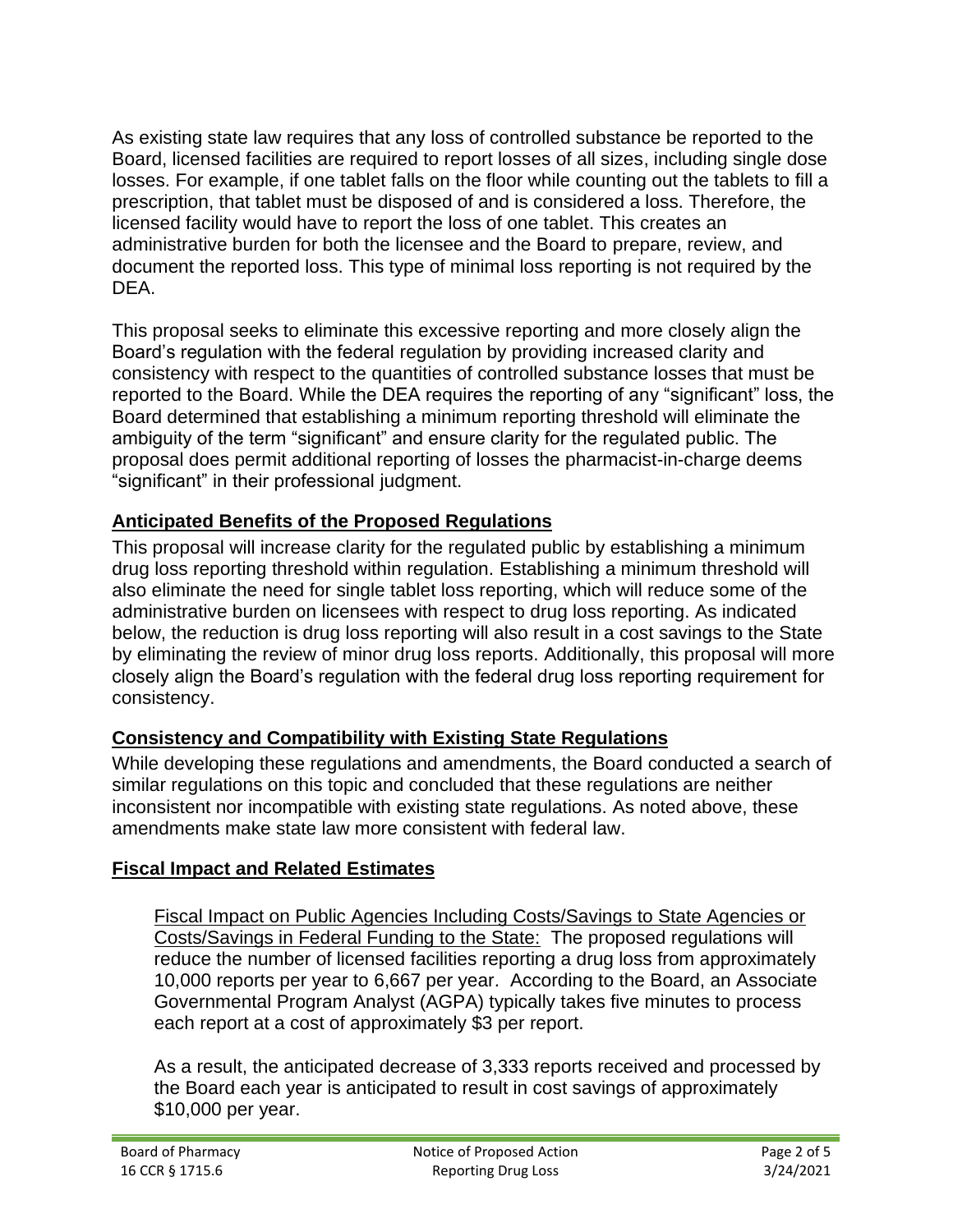## Nondiscretionary Costs/Savings to Local Agencies: None

#### Local Mandate: None

#### Cost to Any Local Agency or School District for Which Government Code Sections 17500 – 17630 Require Reimbursement: None

#### Business Impact:

The Board has determined that the proposed regulatory action will have no significant statewide adverse economic impact directly affecting businesses and/or employees. This initial determination is based on the absence of testimony to that effect during the development of the proposed regulation, which occurred over several months in numerous Board and committee meetings. Additionally, licensed facilities are already required to report drug losses by existing law. The Board has determined that this proposal will reduce the number of drug loss reports being submitted by eliminating the requirement to report "all" drug losses, as the proposed regulation establishes a minimum threshold that is not currently specified in regulation.

#### Cost Impact on Representative Private Person or Business:

The Board is not aware of any negative cost impacts that a representative private person or business would necessarily incur in reasonable compliance with proposed action.

The proposed regulations are estimated to result in a reduction of 3,333 reports completed and generally submitted by fax per year. According the Board, a typical report takes approximately 10 minutes to complete at an average cost savings of \$11 per report (based on \$66 average hourly Pharmacist's salary), which would result in total annual costs savings of \$36,663 per year and up to \$366,630 over a ten-year period.

## Effect on Housing Costs: None

## **Effect on Small Business**:

While the Board does not have nor does it maintain data to determine if any of its licensees (pharmacies and clinics) are a "small business," as defined in Government Code section 11342.610, the Board has made an initial determination that the proposed regulatory action will not have a significant adverse economic impact directly affecting small businesses. Although the proposed regulation will directly affect businesses statewide, which may include small businesses, the Board does not anticipate any adverse economic impact, including the ability of California businesses to compete with businesses in other states. And, the time savings noted above will most likely have a positive financial effect upon smaller pharmacy businesses, as they have less staff available to complete forms currently necessary to report insignificant drug losses to the Board.

## **Results of Economic Impact Assessment/Analysis**: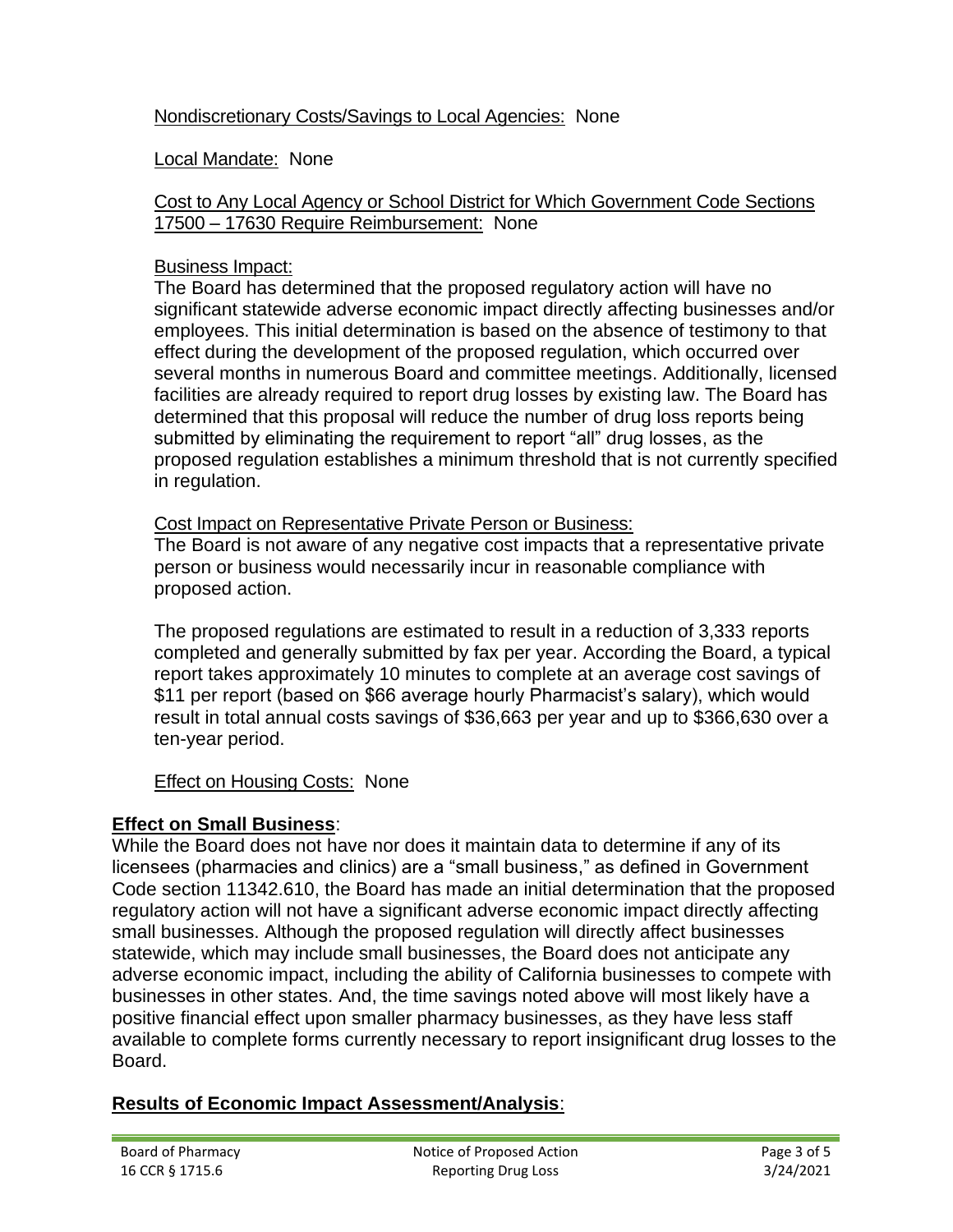#### Impact on Jobs/New Businesses:

The Board concludes that:

- (1) this proposal will not create jobs within California;
- (2) this proposal will not eliminate jobs within California;
- (3) this proposal will not create new businesses within California;
- (4) this proposal will not eliminate existing businesses within California;
- (5) this proposal will not expand businesses currently doing business in the State of California.

## Benefits of Regulation:

The Board has determined that this regulatory proposal will not impact the health and welfare of California residents, worker safety, or the state's environment. The proposal establishes a minimum threshold for reporting drug losses not currently specified in regulation. This will eliminate the requirement to report "all" drug losses. This will reduce the quantity of drug loss reports that licensed facilities are currently required to submit, as they will no longer be required to report single dose losses.

# **Consideration of Alternatives**

The Board must determine that no reasonable alternative that it considered to the regulation, or that has otherwise been identified and brought to its attention, would either be more effective in carrying out the purpose for which the action is proposed, would be as effective and less burdensome to affected private persons than the proposal described in this Notice, or would be more cost effective to affected private persons and equally effective in implementing the statutory policy or other provision of law.

Any interested person may present statements or arguments in writing relevant to the above determinations at the address listed for the Contact Person during the written comment period.

# **Initial Statement of Reasons and Information**

The Board has prepared an Initial Statement of Reasons for the proposed action and has available all the information upon which the proposal is based.